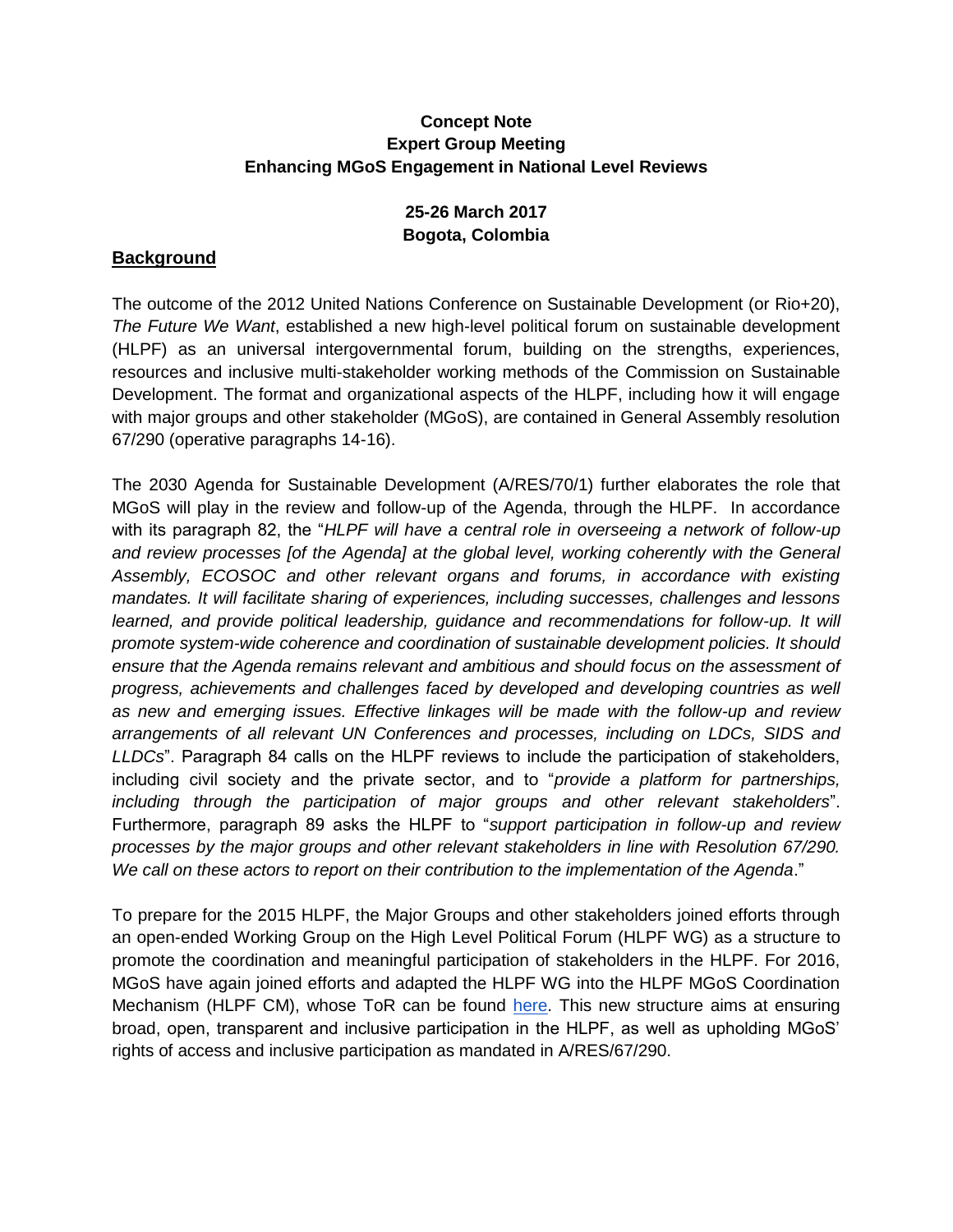## **Expert Group Meeting**

DESA Division for Sustainable Development will organize an Expert Group Meeting (EGM) on 25 and 26 March 2017 in Bogota, Colombia to provide an opportunity for MGoS, along with invited experts and member states, to discuss how to ensure their effective participation and contribution to the process of voluntary national reviews at the **national level**.

In particular, the EGM will provide an opportunity to discuss strategies and approaches for operationalizing the participation of national SDG implementation committees, partnering up with governments and providing expertise when requested. One of the lessons learned from the HLPF 2016 is that stakeholders could benefit from greater coordination with governments during the lead up to the HLPF. The increasing interest in the HLPF by volunteering countries highlights the importance of partnerships with local stakeholders to promote implementation, follow-up and review of the 2030 Agenda.

The EGM will also present an opportunity for representatives of MGoS to formulate plans for cooperation around national review processes. Through sessions focusing specifically on this critical goal, MGoS will better be able to prepare for national review processes and thus have a greater impact.

This EGM will be held immediately before the "Partners for Review" networking meeting being hosted by the Governments of Germany and Colombia in Bogota on 27 and 28 March. Therefore, this is an ideal opportunity to bring stakeholders and governments together around engagement in national review processes.

#### **General Goals**

- 1. Knowledge sharing among MGoS regarding their initiatives in the national level and engagement with government regarding the national level reviews, including best practices;
	- a) Provide tools for MGoS to be more effective in partnering up with governments, and vice versa, and enhance the 2030 Agenda's implementation;
	- b) Enable dialogue between MGoS and Member States regarding the 2030 Agenda national level reviews;
	- c) Explore how to connect and integrate distinctive monitoring activities of particular elements of the development agenda with the overall SDG progress review process;
- 2. Share best practices and progress on MGoS reporting on their 'implementation of the 2030 Agenda and make recommendations on how best to capture, share and incorporate inputs and report from MGoS in the follow up and review of the 2030 Agenda implementation.';

#### **Meeting Format**